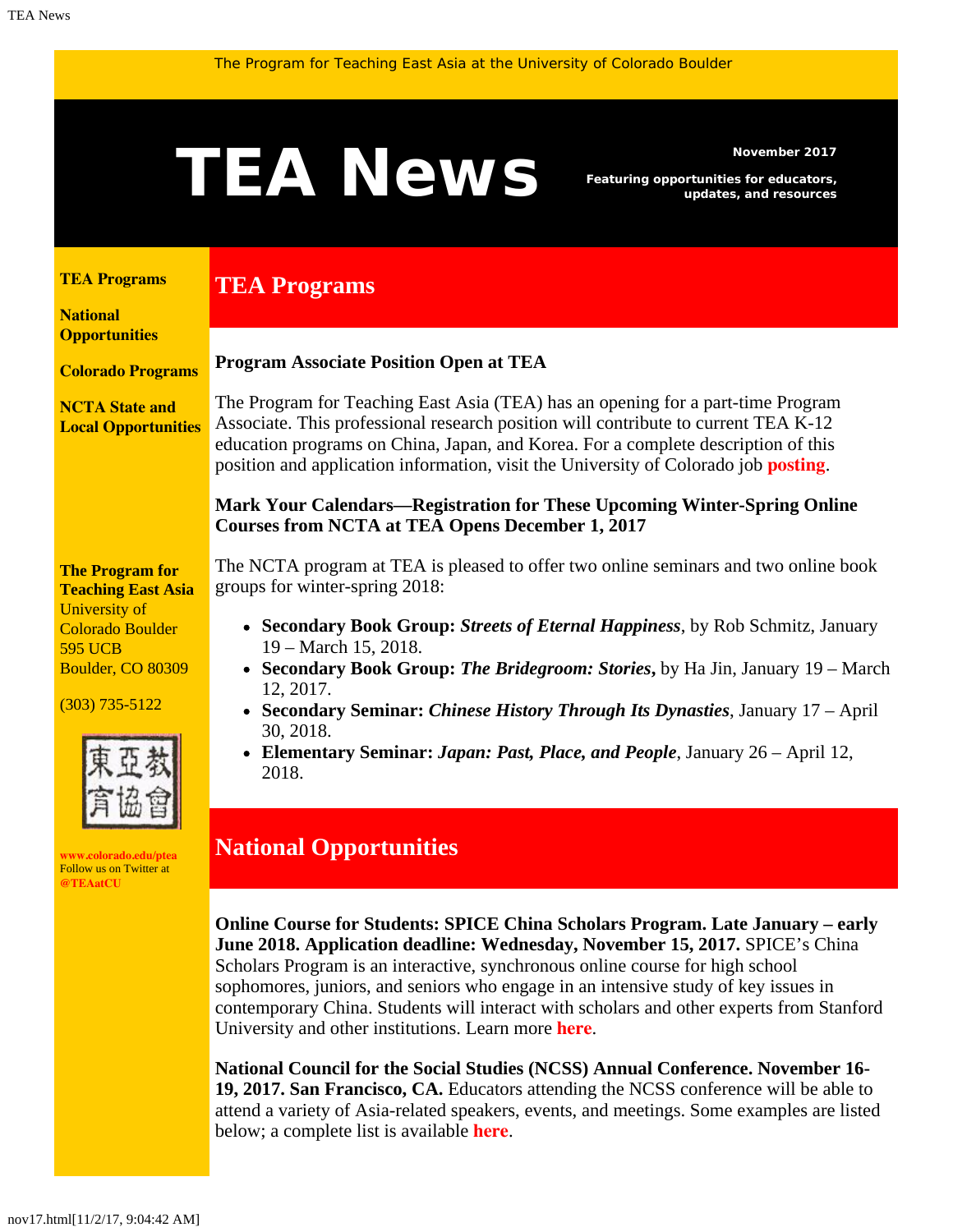Korea in Context of 21st-Century Global History. Friday, November 17, 8:45-9:45 a.m. Dahee Kim, Academy of Korean Studies; Jay Harmon, Houston Christian High School; and Patrick Whelan, St. Stephen's School.

- Dive into Online Asian Art to Discover History Lesson Treasures. Friday, November 17, 2:15-3:15 p.m. Mary Bernson, University of Washington, and Lynn Parisi, TEA.
- Teaching Multiple Perspectives: The Future of the Divided Korean Peninsula. Friday, November 17, 3:30-4:30 p.m. Catherine Ishida, TEA; Jenna Martin, Henry World Legacy School, Denver, CO; and Ariana Dumpis, Crocker Middle School, Hillsborough, CA.
- Teaching About Asia in the Digital Age. Friday, November 17, 5:00-6:00 p.m. Caren Gutierrez, Asian Art Museum, San Francisco, and Robin Martin, Asia for Educators and NCTA.
- Reception at the Asian Art Museum. Friday, November 17, 6:30-8:30 p.m. (\$15).

**China Administrator Tour. April 12-22, 2018. Application deadline: Friday, December 1, 2017.** Primary Source and Alpha Exchange are offering this study tour specifically designed for school administrators. Participants will learn about China's education system, consider the benefits of student exchange, and share ideas about global learning. They will visit schools and key historic and cultural sites in Beijing, Guangzhou, and Chengdu and take part in a U.S.-China Exchange Summit. Cost to participants is \$2500. For more information or to register, visit the Primary Source **[website](http://www.primarysource.org/studytour)**.

**NCTA Webinars.** The Five College Center for East Asian Studies (FCCEAS) is offering two December webinars, including a newly announced webinar on Korea.

- *Falling into the Dragon's Mouth.* **Tuesday, December 5, 2017, 7-8 p.m. EST.** The Five College Center for East Asian Studies and TEA offer this webinar with author Holly Thompson. Register **[here](https://register.gotowebinar.com/register/1324661207584911618)**.
- *Games of Strategy: Modeling Conflict and Cooperation in Korea***.** T**uesday, December 12, 2017, 7-8 p.m. EST.** Lauren McKee, Berea College. Register **[here](https://attendee.gotowebinar.com/register/7322684055649507075)**.

**NCTA Online Seminar:** *War and Peace: Voices from Japan***. January 22 – April 16, 2018.** Participants in this course will consider the experiences of the people of Okinawa, Hiroshima, and Nagasaki in war time 1945 and in post-1945 peace time. The objective of the course is not to debate who was/is "right" or "wrong," but to consider carefully the experiences and voices of the people in Japan affected by the events of the time. For more information or to register, go to the Five College Center for East Asian Studies (FCCEAS) **[website](https://www.fivecolleges.edu/fcceas/ncta/2018-ncta-online-seminar)**. Applications are being accepted on a rolling admissions basis until the class is filled.

**Study Tour:** *China: Traditions, Trends, and Transformations***. June 15-26, 2018. Application deadline: Friday, January 12, 2018.** University of North Carolina World View is sponsoring this study tour, which will focus on China's history, diversity, and complexity, as well as its educational system. Educators will take part in a preparatory workshop March 21-22, 2018, as well as a follow-up workshop in September. Cost to participants is \$5,400 plus \$250 for educators outside North Carolina. For more information or to register, visit World View's **[website](http://worldview.unc.edu/china-2018)**.

**SABEH Teacher Exchange. July-August 2018.** The Sino-American Bridge for Education and Health offers an opportunity for U.S. educators to teach English in China for three or four weeks during the summer, plus enjoy one week of travel within the country. The program emphasizes dynamic and creative approaches to teaching English as a foreign language. More information and application are available **[here](https://www.sabeh.org/teach-in-china)**.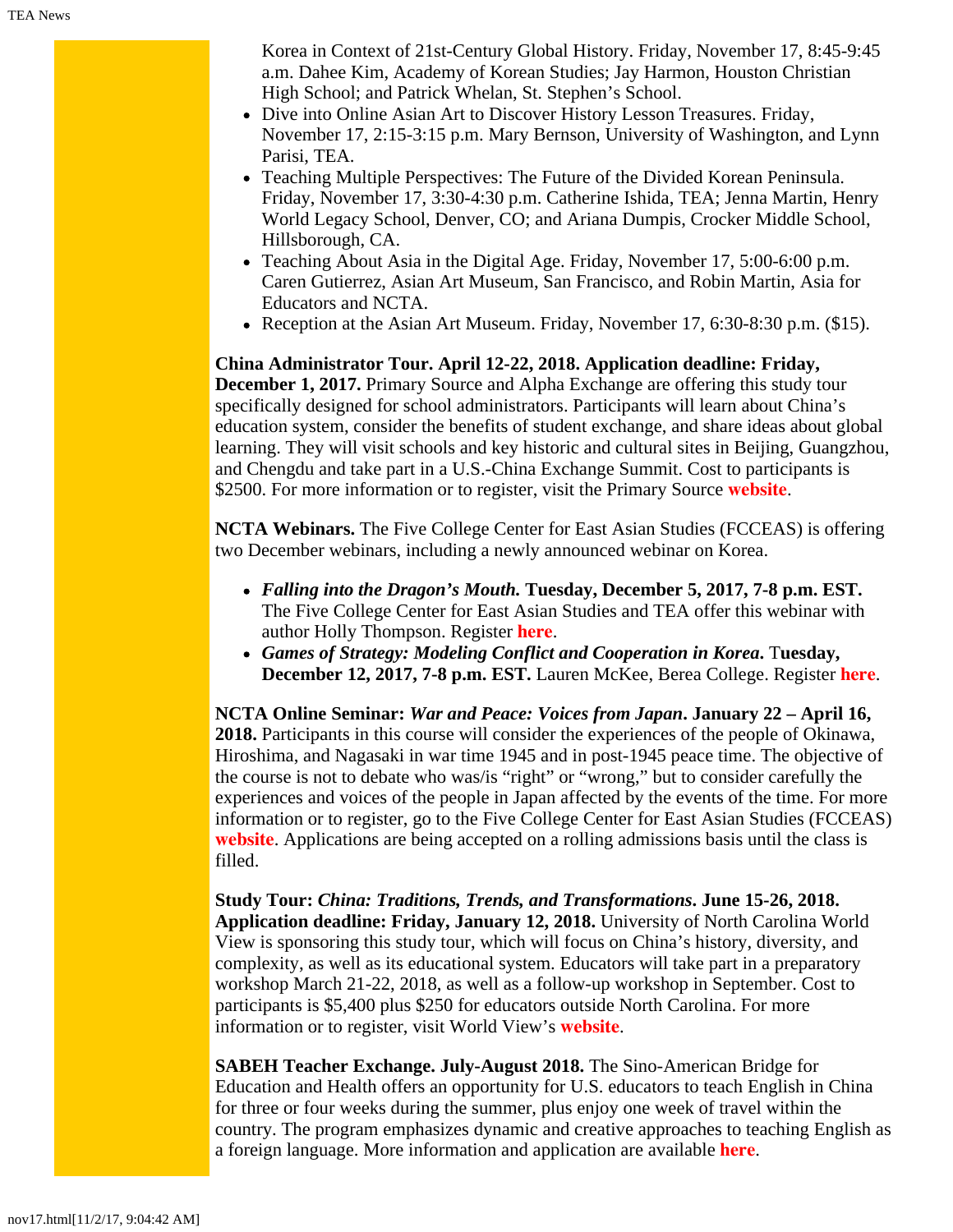## *Previously Announced National Opportunities*

**Online Book Groups:** *Graphic Novel Series* **and** *Freeman Book Award Series***. November 29, 2017 – February 27, 2018** (groups focused on specific titles have different starting and ending dates). Asia for Educators and NCTA at Columbia University are running two book group series, one focused on the graphic novel, one on Freeman Book Award winners. Teachers can still register for groups focusing on the following works: *Nanjing: The Burning City*; *Such a Lovely Little War: Saigon 1961-63* and *The Best We Could Do*; the graphic adaptation of *The Good Earth*; and *A Night in the Planetarium: A True Story about a Child, a Play and the Art of Resistance*. For more information and to register, visit the AFE **[website](http://afe.easia.columbia.edu/online_course/)**.

**Japan ICU Foundation Global Scholarship. Application deadline: Friday, December 1, 2017.** This initiative will provide full-tuition support for four years of undergraduate study at International Christian University in Tokyo, Japan. Starting in 2018, two incoming first-year students who are U.S. citizens and graduates of U.S. high schools will receive the scholarship annually. For more information, visit the Japan ICU Foundation **[website](http://jicuf.org/ussi)**.

## **Colorado Programs**

**Film:** *The Road.* **Thursday, November 9, 2017, 7:30 p.m.** The University of Colorado Center for Asian Studies (CAS) and the CU International Film Series present this documentary by Chinese filmmaker Zhang Zanbo, which details the construction of a massive highway through a rural district in Hunan Province. Zhang has suggested that the title may not refer just to the Xu-Huai Highway, but also to the road taken by China. The film, to be introduced by CAS Director Tim Oakes, will be screened at Muenzinger Auditorium on the CU Boulder campus. For more information, visit the CAS **[website](https://www.colorado.edu/cas/cu-international-film-series-presents-road-20171109)**.

**Exhibition:** *Circle of Animals/Zodiac Heads***. Through October 2018 (date in October E-news was incorrect).** This installation of 12 sculptures by noted Chinese artist Ai Weiwei is on display at the north end of Denver's Civic Center Park (between Bannock and Broadway) through next October. Each bronze statue represents a different zodiac animal, reinterpreting an 18th-century water clock-fountain designed by European Jesuits in China and later stolen by French and British troops. Weiwei's work calls attention to ideas of fake versus original art, as well as the issues of looting and repatriation.

## <span id="page-2-0"></span>**NCTA State and Local Opportunities**

**Northern Virginia NCTA Workshops.** NCTA programs are returning to Virginia with a series of three Saturday workshops this coming winter-spring. Teachers may attend one, two, or all three workshops and will receive materials and a stipend for full participation at all three programs. Workshops will focus on contemporary China (February 10), contemporary Japan (March 3), and Teaching the East Asian Region with East Asian Art (April 13 at the Freer-Sackler Galleries). Look for registration and full details in the TEA December E-news.